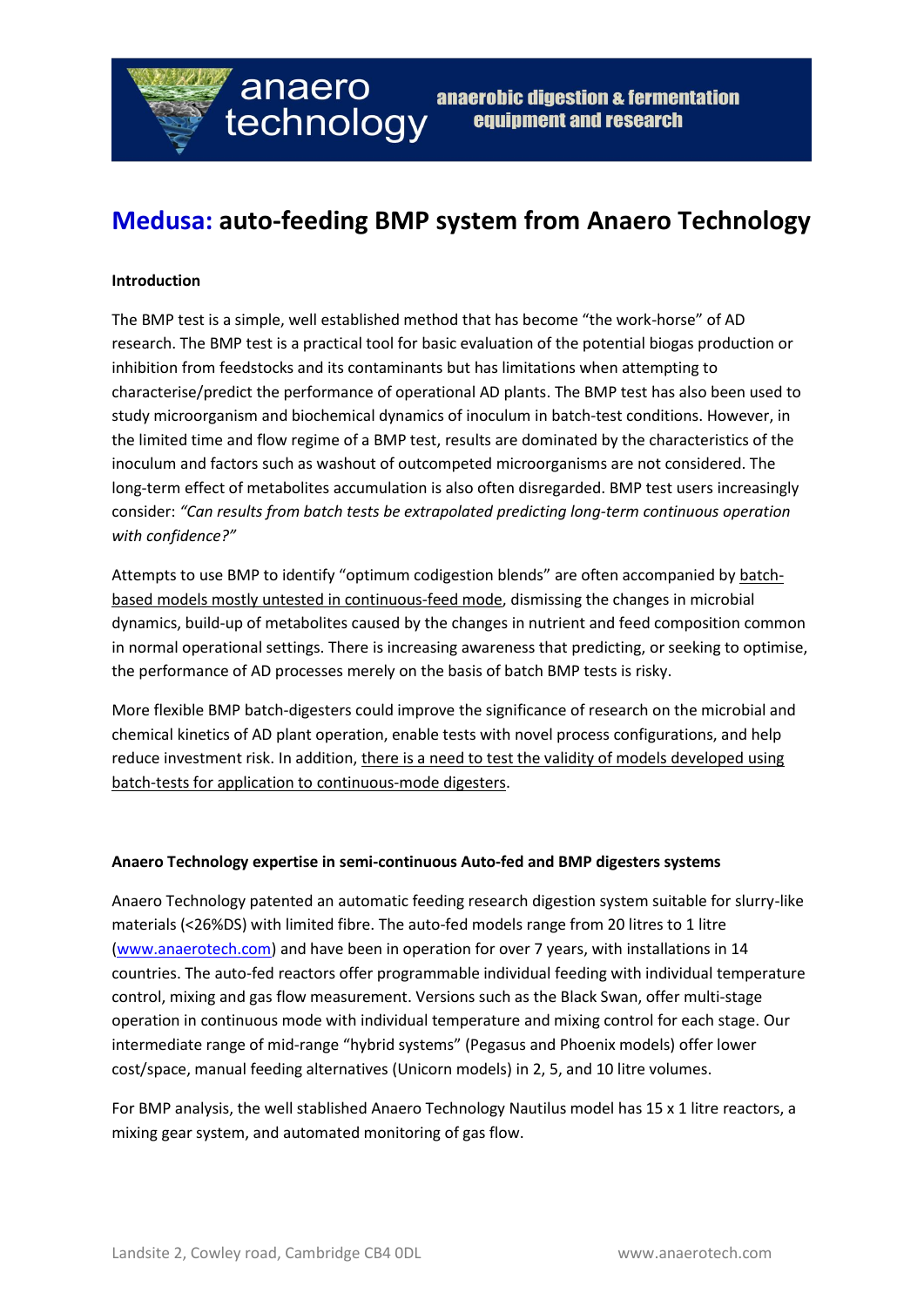# anaero technology

### anaerobic digestion & fermentation equipment and research



Figure1. Layout of BMP system Anaero Technology Nautilus model (15 x 1 litre reactors)

The Nautilus system offers advantages such as the ability to sample, add supplements, or measure pH during tests through optional access ports, and total consistency of mixing of reactors. Some of our clients also use the access ports available for the BMP reactors for manual feeding and drawing in manually-fed semi-continuous tests, and in other cases to replicate the conditions of landfill sites! Despite its high versatility, the Nautilus BMP system still has the limitation of all BMP systems when trying to replicate or study conditions in Operational Digesters fed continuously. We at Anaero Technology have worked 3 years to help address this limitation in BMP systems by enabling our BMP systems to be upgraded to automatic semi-continuous feeding for fluid feedstocks.



### **MEDUSA BMP-Autofed Systems**

Figure 2. Layout of new MEDUSA model with 10 auto-fed and 5 batch 1-litre reactors

In 2021, to improve research capabilities of our standard BMP machines Anaero Technology have developed the MEDUSA automatic-feeding version of our Nautilus BMP systems. The machine has a total of 15 x 1 litre reactors submerged in the standard Nautilus water bath. From a standard Nautilus model, two rows of 5 reactors can be converted to automatic feeding which are connected to two feeding modules with 5 feeder cylinders. The 5 central reactors remain for use as batch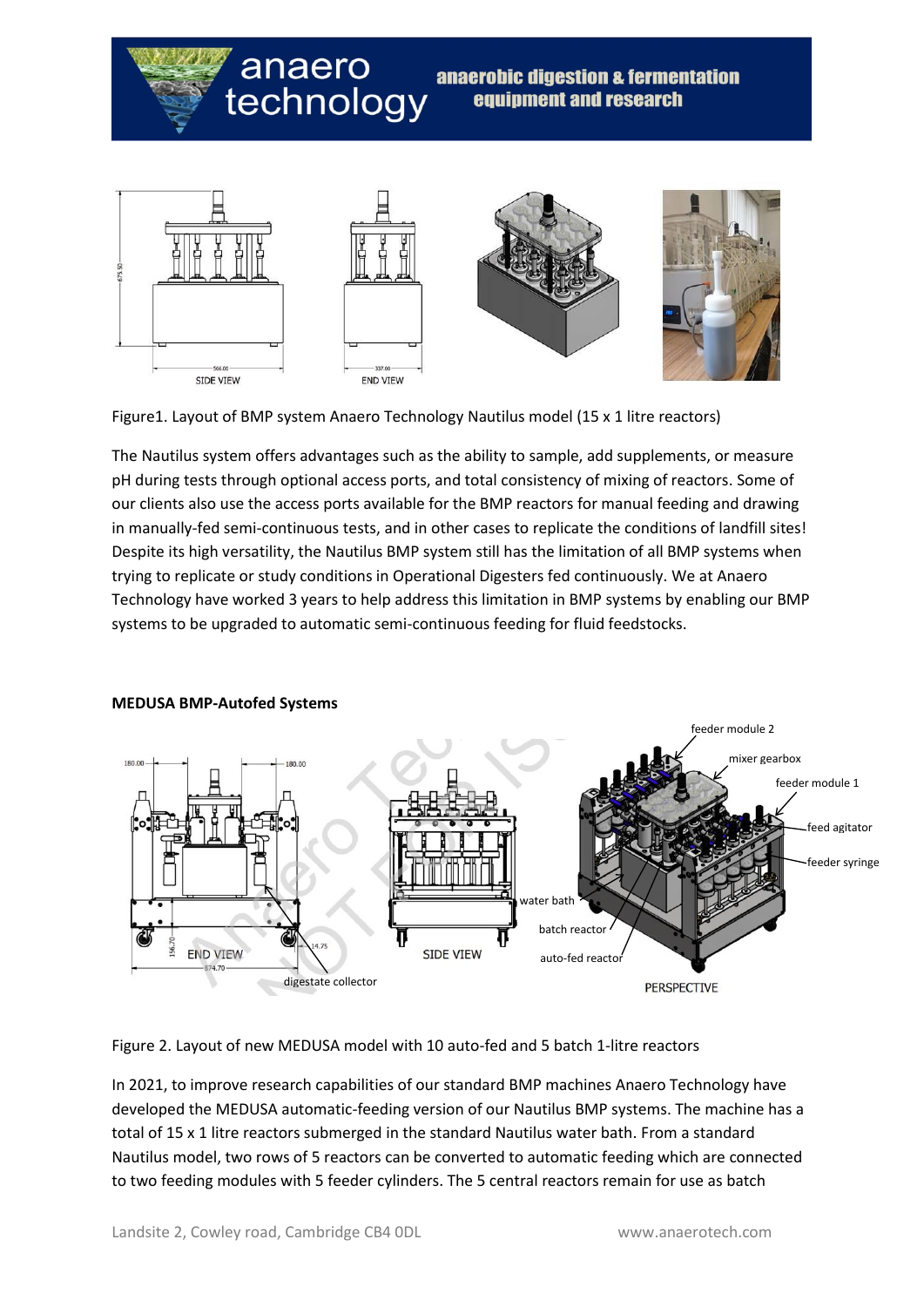

reactors. The 15 reactors share the same water bath and mixer gearbox for consistency, simplicity, lower cost and optimised space use. In labs where space comes at a premium, extensive (10 autofed reactors), continuous AD research can now be done on a bench table at moderate cost!

Complete MEDUSA BMP sets  $\omega$  £17100, including the gas flow meter. Customers who already own a Nautilus unit will be able to convert 10 of their BMP reactors to automatic feeding by buying Medusa upgrades for £9950, thus avoiding the cost of a complete new set. The original gas flow meter, mixer module, water bath and 5 of the standard BMP reactors are retained and can be permutated by the client for later use if desired. The objective is to deliver the benefits of automatic feeding for low fibre, medium solids feeds at low cost and with low space requirements.

### **General operation of the MEDUSA system**



Figure 3. Prototype Anaero Technology MEDUSA automatic feeding system for BMP in operation in Cali, Colombia since November 2016.

Figure 3 illustrates a working prototype of automatic feeding for Anaero Technology BMP systems in operation since November 2016. Each side of 5 reactors is fitted with a feeder module (a) that has 5 individual feeder syringes (b) with their own agitators (c) to homogenise feed as it is dispensed to the reactors (d). To enable better flow of feed into the reactors and reduce potential short-circuiting of feed, modified reactor heads are fitted, which also enable digester level control and digestate collection vessel (e). Due to the smaller diameter of pipework fibrous material is less suited for these reactors, although continuous research on food waste may still be possible filtering out fibre. The 5 central reactors (f) can continue to be used for batch tests. The original water bath, gas flow meter, and mixer module remain. A new electronic control system is included to program the operation of the feeder modules, agitator and mixer motors.

A user can refill the feeder modules using a top-up syringe pump provided and program feeding frequency and feed volume, from one feed every 10 seconds, to daily or weekly feeds. The amount of feed agitation before feeding can be programmed for each syringe in order to provide just the